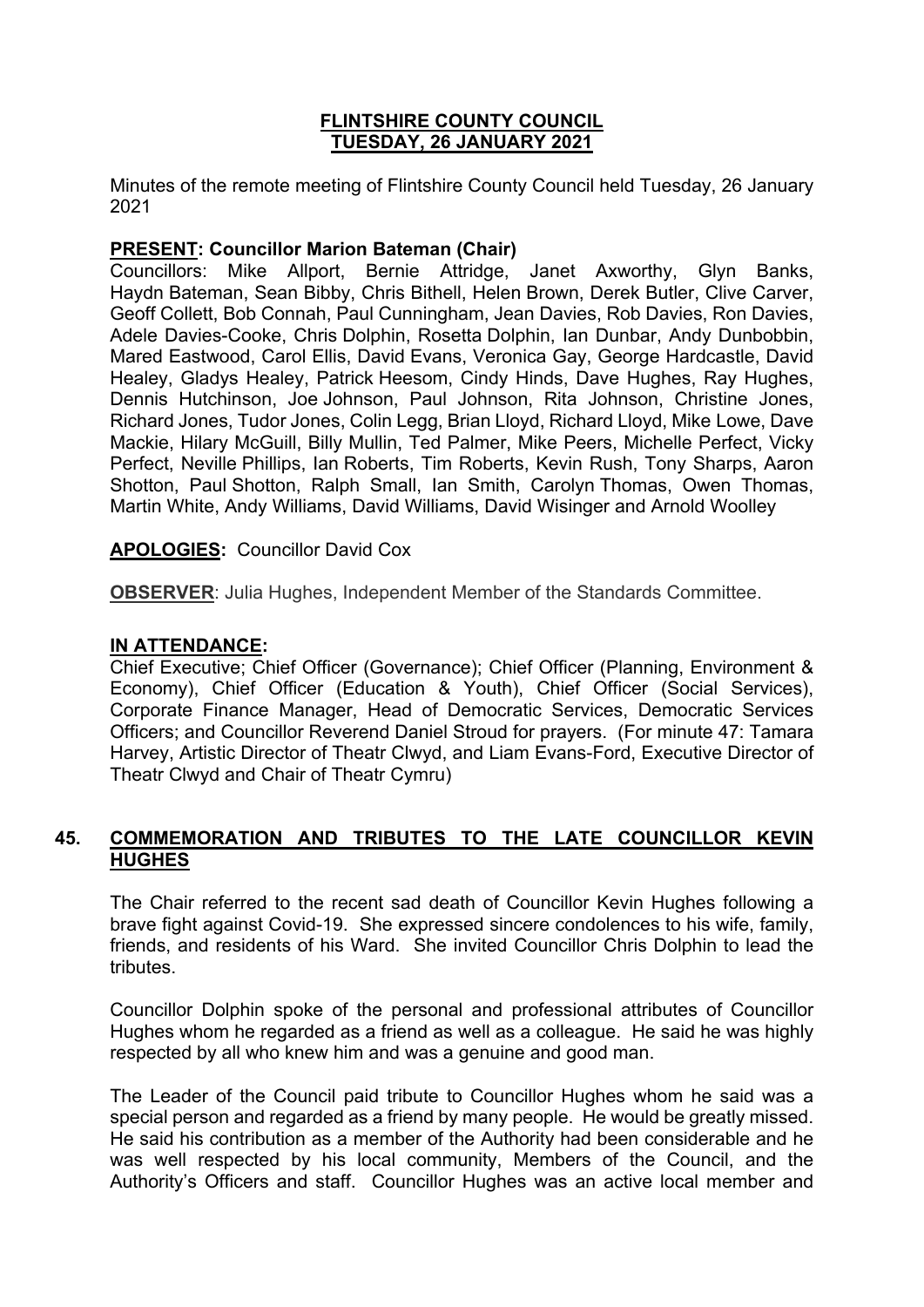represented his community with integrity. He spoke of his personal qualities, hobbies, and particularly passion for football. Councillor Roberts said he had been given the privilege of attending a service of commemoration for Councillor Hughes which although expressing deep regret for his loss gave thanks and celebration for his life and legacy.

Councillors Mike Peers, Patrick Heesom, Tony Sharps, Chris Bithell, Derek Butler, Ian Dunbar, Andy Dunbobbin, and Aaron Shotton all expressed their deepest sympathy to Councillor Hughes' wife and family. Members paid tribute to Councillor Hughes and spoke of his strength of character and intuition, distinguished behaviour, care and kindness towards others, sense of humour, enthusiasm and willingness to help a good cause. It was said that nothing was too much trouble for Councillor Hughes who was hard working and a true gentleman. Despite the fight to overcome his own illness he did his utmost to warn others of the danger of Coronavirus and sent a message to all Members from hospital urging them and the residents of Flintshire to protect themselves.

The Chair informed that she had also received condolences from the Chief Executive of Wrexham Borough Council and Reverend Daniel Stroud. A virtual book of condolence was available on the Authority's website to enable further tributes from Members and Officers to be made to Councillor Hughes.

In paying tribute the Chief Executive also spoke on behalf of the Authority's Officers and reiterated that Councillor Hughes was very well respected and popular, and had served the Council well. He extended deepest sympathy to his family and friends on their loss and concurred with all the warm sentiments expressed.

The Chair also referred to the sad news of the death of former Councillor Norma Humphreys who had been a long-standing Member of the Authority and had represented the Higher Kinnerton Ward until 2012. The Chair spoke of the kindness and support Councillor Humphreys had extended to her when she joined the Authority as a newly elected Councillor. She expressed her condolences to her family and friends on their sad loss.

The Chair asked Members to join her in a minutes silence in tribute to the late Councillors Kevin Hughes and Norma Humphreys.

### **46**. **RECOGNITION OF AWARD FOR A LOCAL RECIPIENT IN THE NEW YEAR'S HONOURS LIST**

The Chair said the Council was proud to recognise that Professor Laurence John Alison, Director of the National Centre for the Study of Critical Incident Decision Making, University of Liverpool, had been listed in the New Year's Honours List. Professor Alison was a resident of Flintshire.

Professor Alison was a forensic psychologist who had been awarded an MBE in the Queen's New Year Honours list for services to critical incident handling and to the NHS during COVID-19. As Director of the National Unit for Critical Incident Decision Making, Professor Allison leads the University's Psychological Resource Network.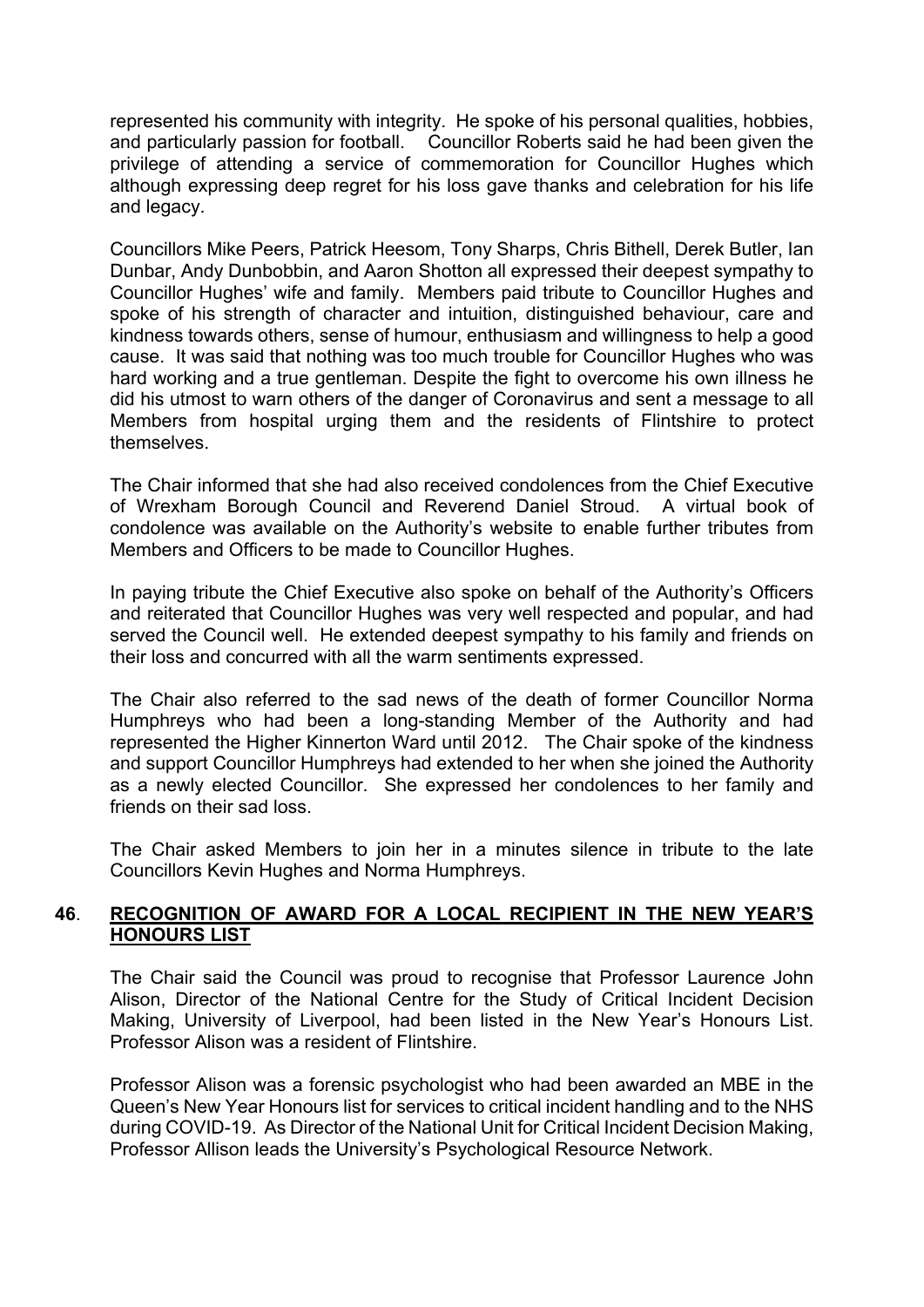In April last year, Professor Alison oversaw the launch of a project to provide a series of free online psychological tools to assist frontline staff in preparedness, adaptation, and recovery from working in the intense operational environment of COVID-19. The project (named Project ARES) extended a 30-year career of understanding and responding to high profile critical and major incidents, from disaster management to terrorism.

Professor Alison is widely known in his field for his publications on critical incident decision making, interrogation of high value detainees, and his work on child sexual exploitation resulted in a research allocation tool which is used across 24 European countries and more recently in Australia, New Zealand, Canada and Brazil. Professor Alison led psychological debriefing in over 460 critical incidents including the 7/7 bombing, the Boxing Day Tsunami. His work on decision making and overcoming decision inertia is used nationally by the UK Police.

The Chair invited Councillor Rosetta Dolphin to pay tribute to the work of Professor Alison. Councillor Dolphin said that Professor Alison undertook extremely important work on critical world incidents and was an advisor on major cases including reviews and military interrogations. She advised that his work on decision making and overcoming decision inertia was is used by the Police and his work on child protection was highly valued. Commenting on his work on Covid 19 she advised that Professor Alison and his team launched the Active Resilience Emergency Services through the University of Liverpool and Alder Hey Hospital. Professor Alison had also produced journals and teaching aids. Councillor Dolphin congratulated Professor Alison on his well-deserved award.

# **47. RECOGNITION OF THEAT R CLWYD: REGIONAL THEATRE OF THE YEAR**

The Chair introduced and welcomed Tamara Harvey, Artistic Director of Theatr Clwyd, and Liam Evans-Ford, Executive Director of Theatr Clwyd and Chair of Theatr Cymru.

The Chair informed that the Theatre had won regional theatre of the year at the Stage Awards held on 6 January 2021. She advised that the Stage Awards are the highest profile awards celebrating theatre across the whole of the UK and beyond. This year, the awards had been reimagined to recognise the extraordinary achievements of teams up and down the country in arguably the most challenging year the industry has ever faced.

Winners were chosen for their achievements and impact in response to the coronavirus pandemic. They were selected by the awards' judging panel following a public nominations process and consultation. The judges said "In 2020, Theatr Clwyd has been more than a theatre: it has been a beacon, one that won the hearts and trust of the many communities it serves".

Councillor Derek Butler said the accolade was national and international acknowledgement of Theatr Clwyd as Flintshire's cultural centre which provided multi activities for the community.

Councillor Chris Bithell congratulated the Theatre on achieving the highly esteemed award particularly in the challenging circumstances of the stringent restrictions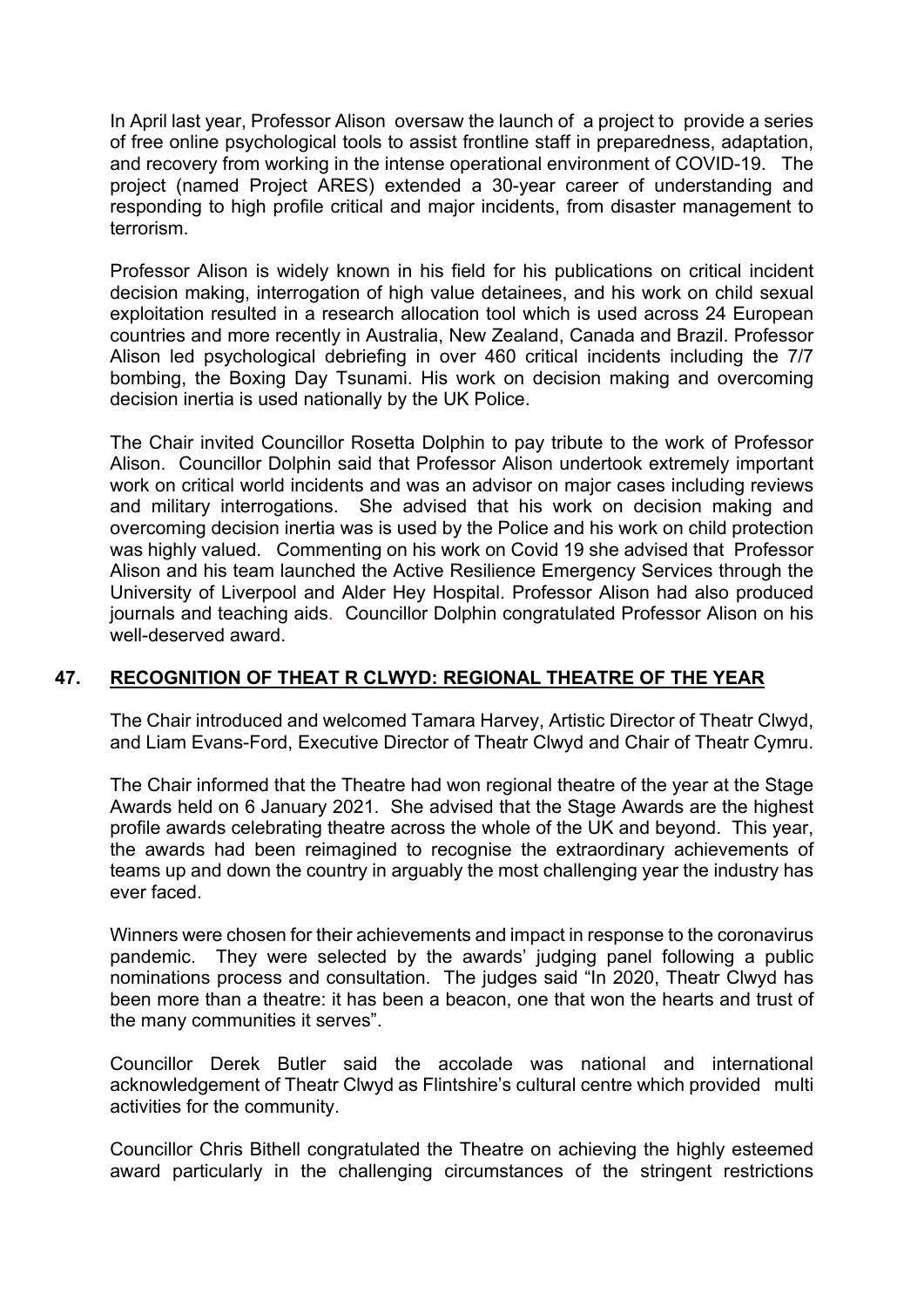imposed due to the pandemic. Councillor Bithell reported that since last March the Theatre had become a distribution centre providing help for children and families and had worked with local businesses in distributing food and particularly food parcels to those in need. In addition the Theatre had contributed to giving significant support to freelancers and engaging audiences in activity by setting multi tasks to complete at home. Councillor Bithell concluded by saying the prestigious Award gave optimism for the Theatre's future and was a credit to Tamara Harvey and Liam Evans-Ford and their team.

Councillor Dave Mackie said he was proud of the outstanding and widespread innovation which moved the Theatre forward under the guidance of Tamara Harvey and Liam Evans-Ford.

Councillor Glyn Banks also expressed his congratulations to Tamara Harvey and Liam Evans Ford and their team and thanked them for their leadership and hard work.

The Chief Executive said the Theatre had been a stalwart for people in need during the pandemic. He commented on the impending transfer of the Theatre from April to a new independent Trust, and said the Theatr was in the latter stages of negotiations with the Welsh Government for capital investment to refurbish and modernise Theatr Clwyd for the future.

Councillor Ron Davies also expressed his thanks to Tamara Harvey and Liam Evans-Ford on the success of the Award which he said was not easily gained.

The Chair invited Tamara Harvey and Liam Evans-Ford to speak.

Tamara Harvey expressed her appreciation at Theatr Clwyd being recognised as the Stage Awards Regional Theatre of the Year .She said in challenging times, Theatr Clwyd had risen to meet that challenge. It was very much a team effort, and she was proud of the team whose efforts had been acknowledged by their industry leaders.

In summary Liam Evans-Ford commented on the Theatre's connection with the Authority and said the Award was the result of the partnership work undertaken with the Authority and cited collaborative work with Social Services and Education Services as examples. He thanked Members for their kind words and recognition.

### **48. MINUTES**

(i) The minutes of the meeting held on 17 November 2020 were submitted.

The minutes were moved by Councillor Paul Shotton and seconded by Councillor Chris Bithell and approved as an accurate record.

(ii) The minutes of the meeting held on 8 December 2020 were submitted

Councillor Tony Sharps referred to his comments on page 17 regarding an enquiry from a company which would release a capital receipt for the Council and asked if any further information was available on this. The Chief Executive confirmed that contact had been made with the company involved and the enquiry was re-open.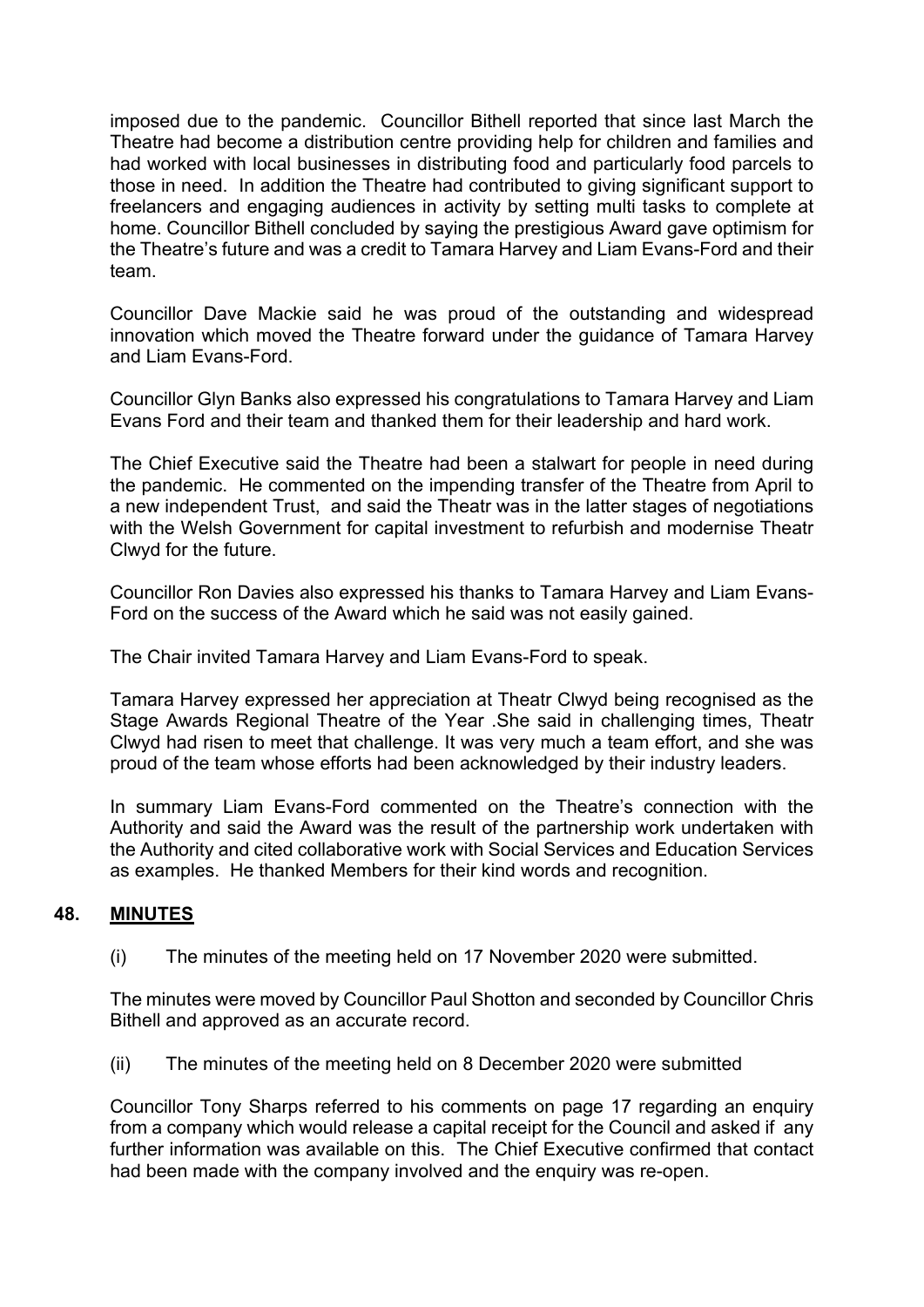The minutes were moved by Councillor Chris Bithell and seconded by Councillor Gladys Healey and approved as an accurate record.

### **RESOLVED**

That both sets of minutes be approved as an accurate record.

### **49. DECLARATIONS OF INTEREST**

The Chief Officer (Governance) referred to the previous advice given to Members on consideration of the Local Development Plan (LDP) and the circumstances where a personal and prejudicial interest or a personal interest would apply. He reminded Members of the nature of interests which had been previously declared.

On that basis, the following Members declared a personal and prejudicial interest and said they would leave the meeting before the item was considered:

- Councillor Bob Connah related to occupier of land in the Local Development Plan (LDP).
- Councillor Joe Johnson owner of land within the LDP.
- Councillor Hilary McGuill related to owners of land within the LDP.
- Councillor Ralph Small property overlooking one of the candidate sites.
- Councillor Andy Williams home and business near to a candidate site
- Councillor Adele Davies-Cooke related to owners of land within the LDP

The following Members declared a personal interest:

Councillor Janet Axworthy

Councillor Mike Peers

### **50. CHAIR'S COMMUNICATIONS**

The Chair took the opportunity to express her thanks to all staff in the Streetscene workforce who had recently dealt with adverse weather conditions including floods, ice, and snow. She reported that the Winter Maintenance teams had been gritting continuously through the night and would continue to grit priority routes across the network as needed. Salt heaps and salt bins would continue to be replenished across the network where necessary.

The Chair reported that when weather conditions had prevented waste collections being completed in one day, or due to the significant increase in volume of waste during the Christmas period, the Streetscene team had worked tirelessly to collect and remove all waste the next day. Such was the dedication of all employees in the last ten months. She suggested that Members join her in a short round of applause to show appreciation for the commitment and hard work undertaken by all staff.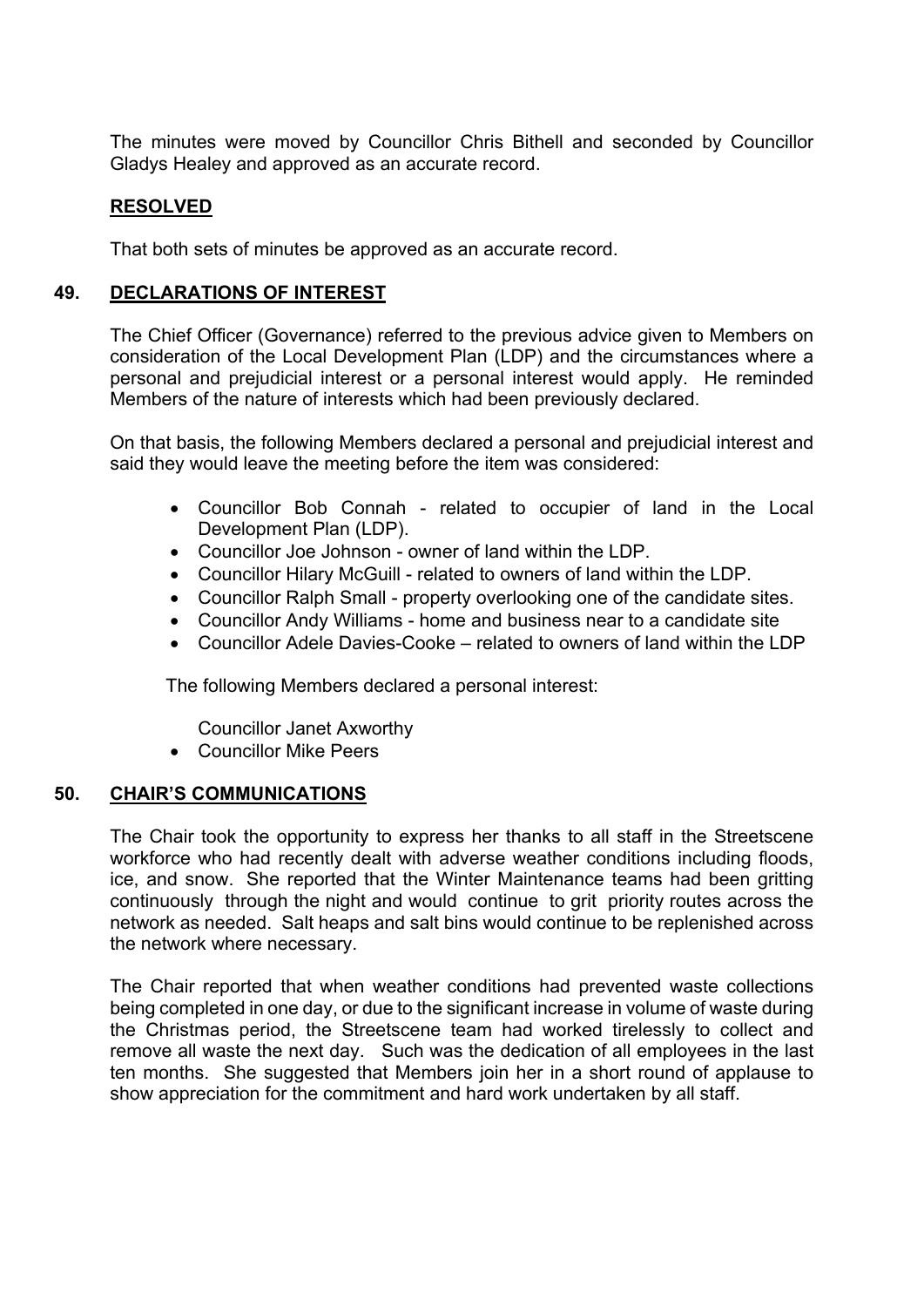Councillor Ian Roberts concurred with the sentiments expressed by the Chair on the hard work and dedication of staff. In addition to his appreciation of the work of the Streetscene Team he also expressed thanks to staff in the Test, Trace and Protect Service, Social Services, and Housing Services as further examples of staff who had worked tirelessly throughout the Christmas period.

Councillor Carolyn Thomas expressed her sincere thanks to the commitment and hard work of all involved in the Streetscene Team (Managers, officers and front-line staff) who had worked long hours throughout the challenges of the pandemic, the harsh Winter conditions, and Christmas holiday period.

Councillor Glyn Banks congratulated the Streetscene Team on their sterling work on the waste collection service during the Christmas and New Year holiday period.

### **51. PETITIONS**

There were no petitions.

### **52. FLINTSHIRE LOCAL DEVELOPMENT PLAN (LDP) EXAMINATION IN PUBLIC DELEGATED AUTHORITY FOR OFFICERS**

The Chief Officer (Planning, Environment and Economy) introduced the report to seek Member's views on, and agreement to, a proposed scheme of delegation for officers to act on behalf of the Council should the Inspector propose changes arising out of the examination of the soundness of any aspect of the LDP during the scheduled hearing sessions. The Chief Officer reported that the examination of the LDP was due to commence on 8 March 2021. A pre-hearing meeting had been held on 12 January and a draft timetable for hearing sessions was expected this week and would be published on the LDP website (link provided within the report).

The Chief Officer advised that the Council considered that the LDP as submitted to be a sound plan, however, during the hearing the Inspectors may propose changes. He explained that the purpose of the scheme of delegation was to allow officers to agree, in principle, to the Inspector making changes to the LDP during the hearing sessions in consultation with Members, depending on the nature and scope of the changes proposed. Changes of a minor typographical or factual nature are proposed to be delegated to the Service Manager Strategy (or in his absence, or inability to act, or for operational expediency, exercised by the Team Leader Planning Policy) but more significant changes, such as the deletion of an allocation or introduction of a new site or sites, would require consultation with Members as detailed in the report. He said that the Planning Inspectorate and the Welsh Government recommended that such a scheme of delegation be agreed to allow for the examination to operate efficiently.

The Chief Officer drew attention to paragraphs 1.05 and 1.06 in the report and the information in Table 1 which sets out the proposed scheme of delegation. He reported that the Planning Strategy Group had considered the proposals in the draft scheme of delegation at a meeting held on 12 November, and following amendment of the scheme had endorsed and recommended it to Council for approval. He gave reassurance to Members that any changes that emanated from the examination process (known as 'Matters Arising Changes') would be collated into a document and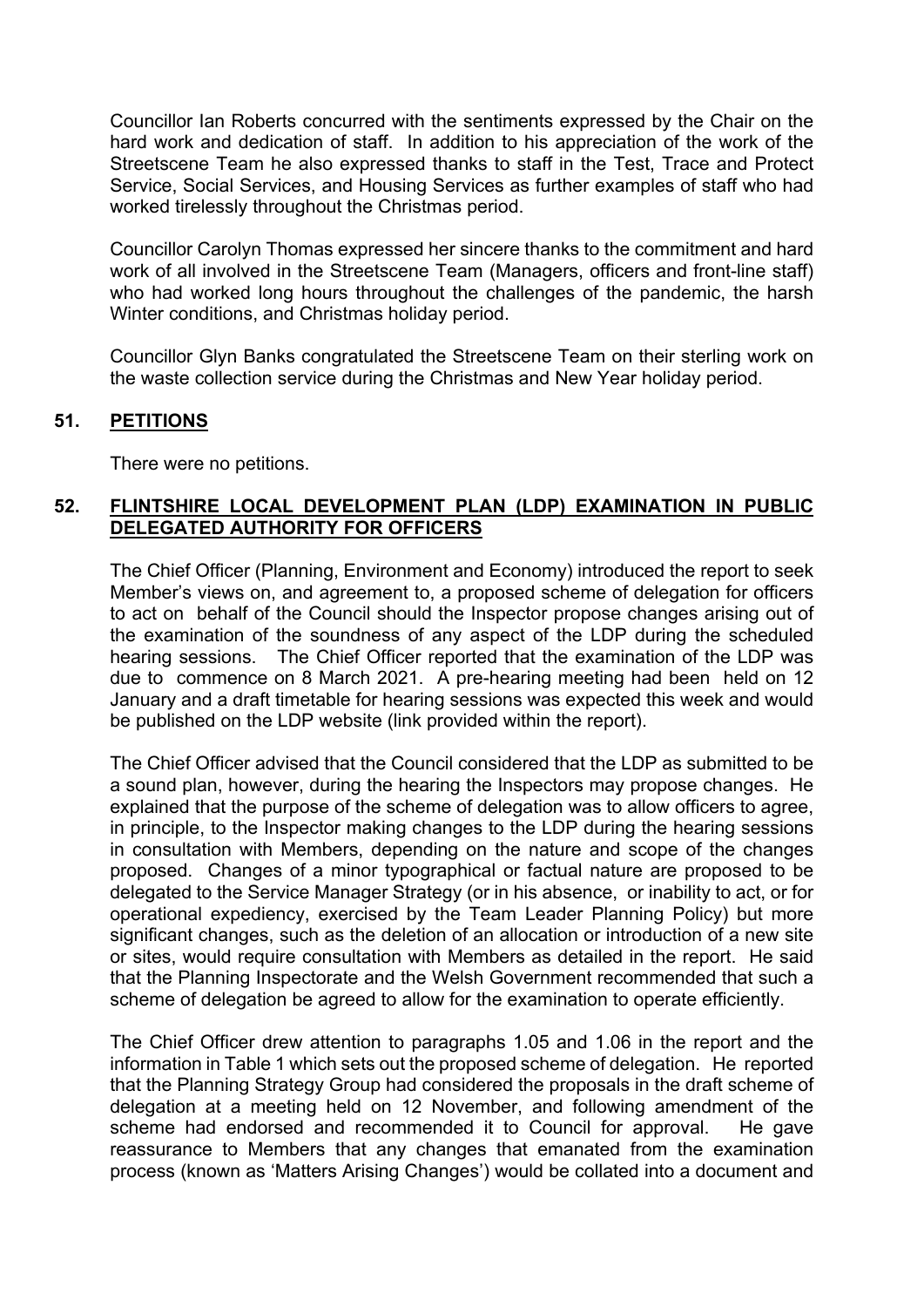subject to a separate 6-week public consultation process when the hearing sessions were completed. He gave an assurance that there would be ample opportunity for Members and the wider public to respond to any proposed changes as part of that formal consultation. The Chief Officer recommended that the Scheme of Delegation, as set out in Table 1 of the report, be adopted to provide officers with a framework to act at the LDP EiP, should the Inspector propose changes to the Plan.

Councillor Chris Bithell moved the recommendation as set out in the report. Speaking in support of the recommendation he reiterated that the Plan was sound as it stood. He referred to the proposals and arrangements for delegated authority as detailed in Table 1 and advised that the use of the scheme would be as a last resort (as the Council was not seeking any changes) if, for whatever reason, any aspect of the plan or supporting evidence was found to be not sound by the Inspector. He also said that the Welsh Government had no fundamental issues with the LDP as submitted.

Councillor Mike Peers seconded the recommendation. Councillor Peers referred to the executive summary of the report and said the reference to "changes of more significance" in the third paragraph was contrary to the reference to "changes of some significance" in Table 1 and suggested that the wording in Table 1 should be used for accuracy. He also said that in the same paragraph there was a reference to "seek agreement from Senior Members of the Council" and cross referencing to section 1.05 of the report Councillor Peers said the Welsh Government response had referred to a senior member group which he understood to mean the Planning Strategy Group.

Councillor Peers reiterated the assurance given to Members that the Inspector was seeking an agreement in principle and that the agreement would not disenfranchise local members for the community due to changes being published as 'Matters Arising Changes' which would allow comments to be made during the consultation period. Referring to Table 1 and the proposed delegated authority for the category 'Changes of Some Significance', Councillor Peers said that Local Members would be notified of any significant changes for information purposes and in the category 'Fundamental Changes', local members would be notified of any fundamental changes for information purposes. He proposed that the wording be amended to include that any relevant information provided by the local member be considered. Councillor Chris Bithell agreed to the proposed amendment which then formed the substantive motion for debate.

Councillor Tony Sharps referred to a question that he had raised during previous consideration of the LDP concerning the future of County Hall and said in response to the answer he had received he had voted against the LDP at Council. He expressed a number of concerns around the consequences of the introduction of the proposed scheme of delegated powers and a move away from Member control.

The Chief Executive spoke in support of the amendment by Councillor Peers and suggested that it could be made more precise so that local members be informed and consulted and their views taken into account in respect of changes of significance and fundamental changes.

Councillor Chris Dolphin said he felt that local members should definitely be involved in any changes of some significance and also any fundamental changes. He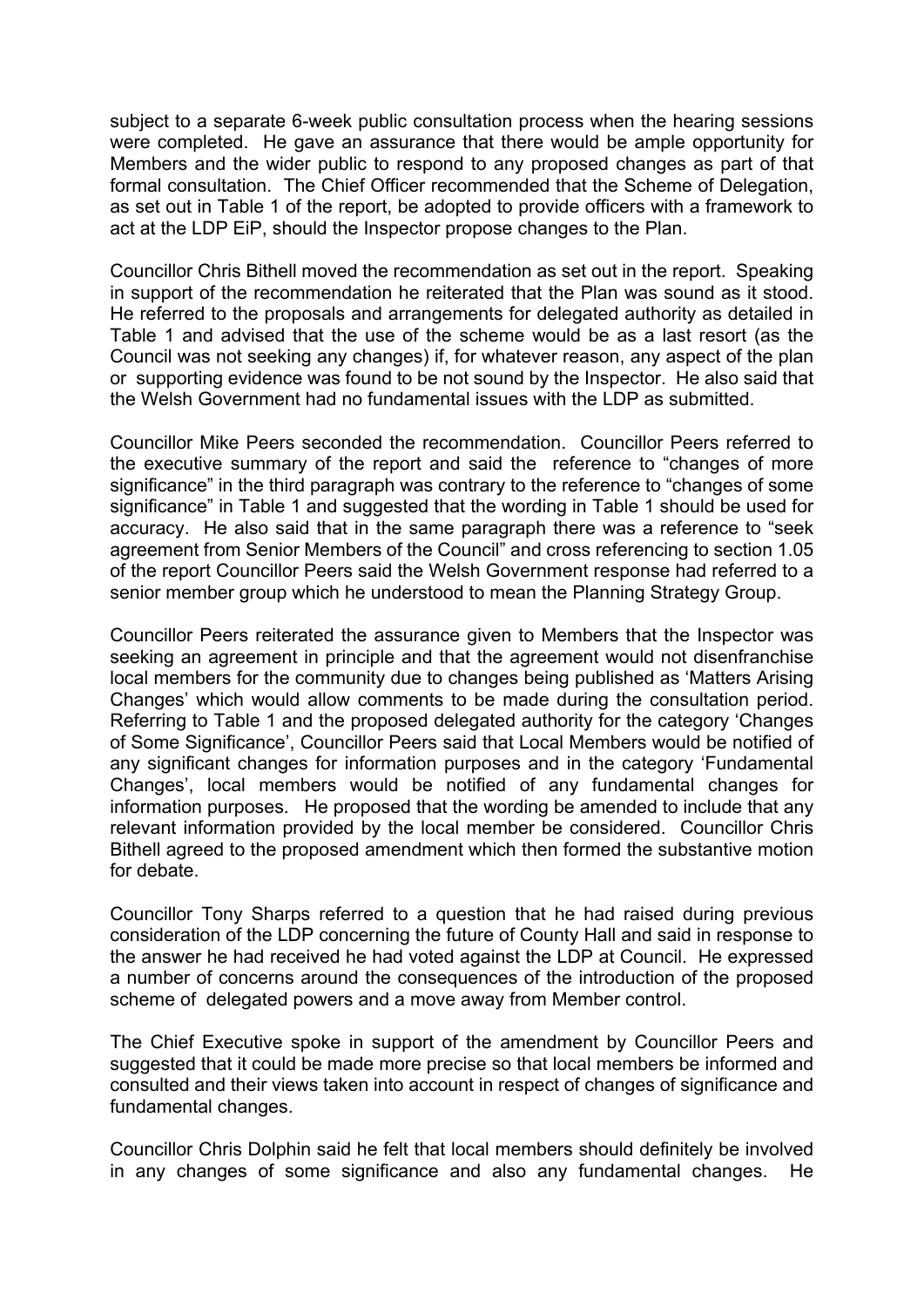suggested that the amendment be strengthened to state that a local member must be consulted upon and be part of the final decision-making process.

The Chief Officer (Governance) provided further clarification in response to the concerns raised by Members on the matter of consultation with local members and adjacent ward members whose ward was affected by a proposal.

Councillor Chris Dolphin proposed a further amendment and said that the local member should be part of the proposed delegated authority and this should be added to the amendment proposed by Councillor Peers. The Chief Officer advised that for legal reason delegation had to be made either to a Committee or to an Officer in consultation with Members. He referred to the proposal in Table 1 that authority was delegated to the Service Manager Strategy in full consultation.

Responding to the comments made by Councillor Tony Sharps concerning County Hall the Chief Officer (Planning, Environment & Economy) said that, in the main, the County Hall site was inside the settlement boundary of Mold, however, it was not yet ready as a site for residential or commercial development and work was ongoing concerning this. The Chief Executive said the County Hall site was in ownership of the Council and that the Council would determine its future use.

The Chief Officer (Planning, Environment and Economy) confirmed that following the views expressed by Members the proposed delegated authority in Table 1 of the report for the category Changes of Some Significance would be amended in part to read: "Local Members and adjacent ward members would be consulted on any significant changes and their views taken into account". He also confirmed that the proposed delegated authority in Table 1 for the category Fundamental Changes would be amended in part to read "Local Members and adjacent ward members would be consulted on any fundamental changes and their views taken into account". The Chief Officer said he fully supported the amendment.

The recommendation in the report, as amended, had been moved by Councillor Chris Bithell and seconded by Councillor Mike Peers and when put to the vote was carried.

Councillor Tony Sharps voted against the recommendation.

Councillors Dennis Hutchinson, Colin Legg, and David Williams abstained from the vote.

### **RESOLVED**:

That subject to the amendments to Table 1 as above the recommended scheme of delegation as detailed in the report be approved to provide officers with a framework to act at the LDP EiP, should the Inspector propose changes to the Plan.

### **53. LOCAL GOVERNMENT AND ELECTIONS (WALES) BILL**

The Chief Executive introduced a report on the Local Government and Elections (Wales) Bill. He advised that the Bill had received Royal Assent and was now an Act.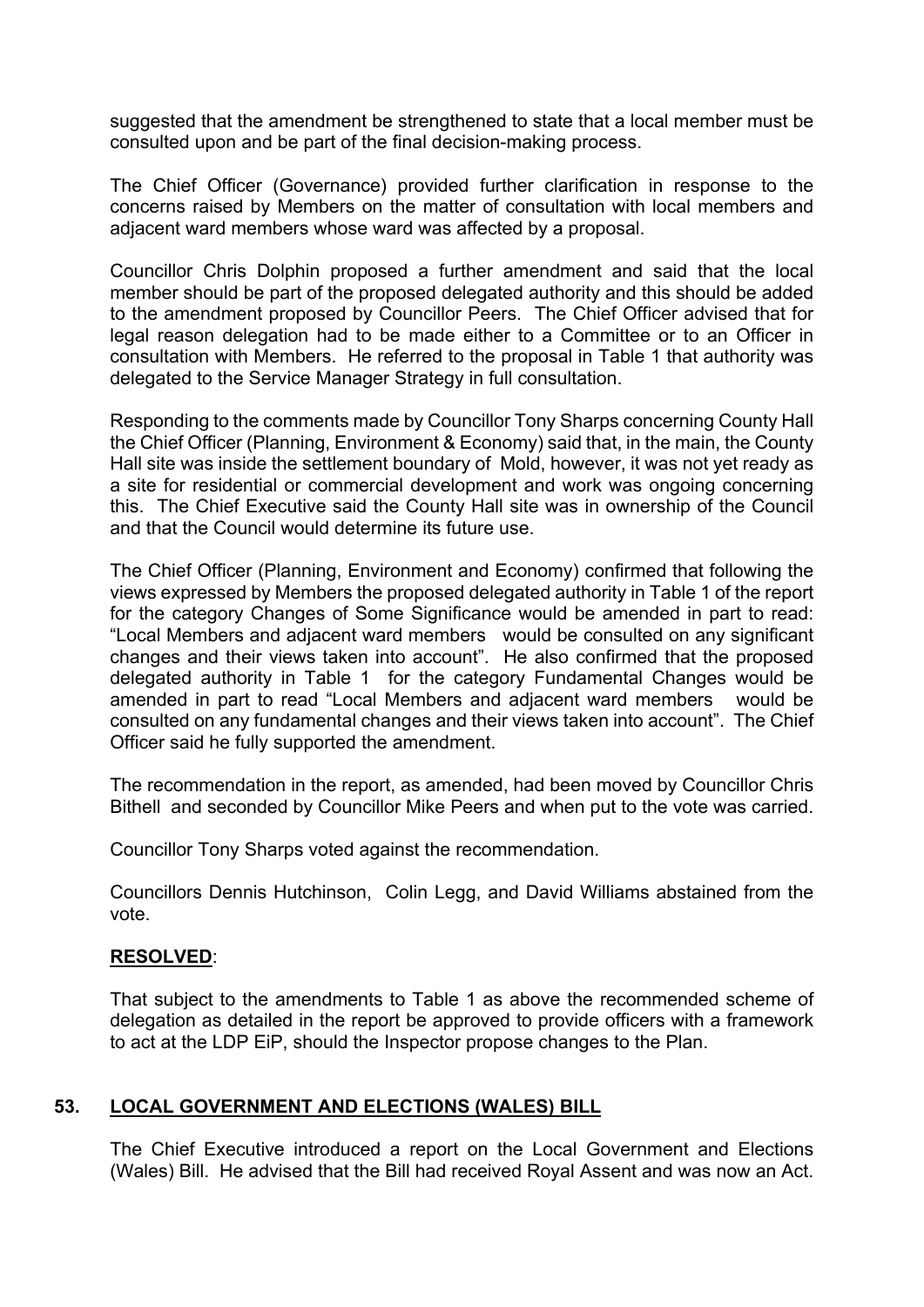The purpose of the report was to highlight the key contents of the Act and for Council to note the constitutional implications (for example electoral reform, Corporate Joint Committees (CJCs), and public participation) and other implications (for example creation of a Governance & Audit Committee) and the internal plans for implementation. The Chief Executive advised that whilst some of the changes were immediate there was no timetable as yet for the Welsh Government (WG) to introduce others. He provided a brief update on CJCs and said the Authority's response was appended to the report, and electoral reform and asked the Chief Officer (Governance) to present the report.

The Chief Officer provided background information and advised that subject to commencement the Authority must implement the Act in the best way it could to suit local circumstances. He reported on the key areas of the Act, as detailed in the report, which required Council to make a decision, and which would affect members directly or be relevant to their strategic role. The Chief Officer explained that he had established a working group to schedule an implementation plan for the Act and would submit periodic reports to members on progress.

Councillor Ian Roberts moved the recommendations in the report with the amendment that the Local Government & Elections Bill was now an Act. Councillor Roberts said he welcomed the changes brought in by the Act regarding the electoral franchise which enabled 16 and 17 year olds to vote for the first time in National Assembly elections and County and Community/Town Council elections scheduled for May 2022, and improving public accessibility to local government meetings. Councillor Roberts expressed concerns over the scrutiny arrangements for Corporate Joint Committees (CJCs) and, referring to the creation of a Governance & Audit Committee, also expressed concern that a Member would not chair the Committee and commented on the increasing influence of lay members.

Councillor Carolyn Thomas seconded the recommendations. She said she had also raised concerns over the creation of CJCs and referred to the Authority's response to the WG consultation document on CJCs which was appended to the report.

Councillor Chris Bithell concurred with the views expressed by Councillor Ian Roberts on the Governance & Audit Committee and expressed further concerns over the option to change the voting system for local elections in the future.

Councillor Richard Jones expressed concerns on the creation of CJCs and scrutiny arrangements. Referring to previous consideration on CJCs he asked if any further consultations had taken place between 28 January 2020 and 18 November 2020 and was the WG consultation document on CJCs considered by Cabinet on 15 December 2020 of any value if the WG had made a decision to pass the Bill on 18 November.

Councillor Tudor Jones commented on the extension of the franchise to 16 year olds and foreign citizens under electoral reforms. He expressed concern that due to the pandemic ,schools were not able to raise awareness among pupils of their right to vote at 16 and right to register to vote from the age of 14. He commented that the Authority and Members needed to assist in raising awareness in local secondary schools and local communities.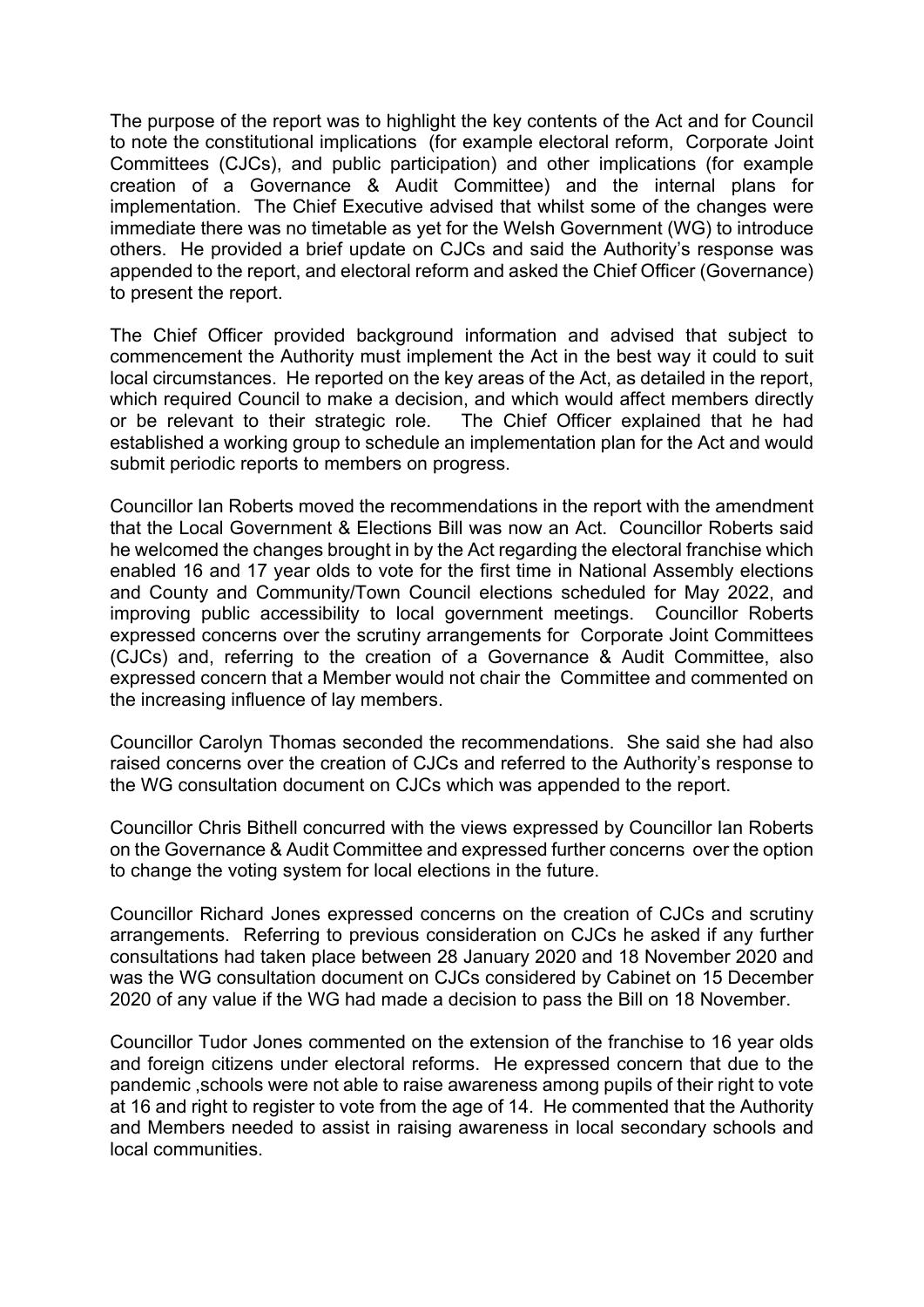Councillor Mike Peers referred to section 1.04 of the report and the information that with the Single Transferable Voting system (STV) instead of one or two people representing everyone in an area, larger areas elect a small team of representatives, such as 4 or 5. He expressed the view that this would result in larger wards which would cover a vast area and wouldn't work.

In response to the questions and comments made the Chief Executive advised that STV could only be adopted locally if the Council voted in favour of it (and in accordance with the size of the vote required). Referring to the comments from Councillor Tudor Jones on the extension of the franchise to 16 year olds, the Chief Executive explained that around 50% of young voters had been registered so far and said the Electoral Commission would be carrying out national publicity in Wales. The Council was also targeting young people and would be working to raise awareness with local schools and colleges. Responding to the concerns from Councillor Richard Jones on CJCs, the Chief Executive explained there were ongoing national discussions over the detail of their operation.

The Chief Officer (Governance) also responded to the points raised by Councillor Chris Bithell in relation to allowing non-politically restricted Council employees to stand for election to their own Council, and the subsequent risk of not being elected, and the questions raised by Councillor Richard Jones relating to CJCs.

Councillor Richard Jones raised further concerns around CJCs. The Chief Executive acknowledged the points made and suggested that Council might wish to consider adding a further recommendation to those in the report to express concerns around how CJCs might work and that any regulations that the WG pass for CJCs should meet all the tests set out in the Authority's response to the consultation. Councillor Richard Jones proposed that a third recommendation be added to the report. In seconding the proposal Councillor Carolyn Thomas advised that she had raised concerns many times around CJCs regarding duplication and a move away from local position.

The Chief Executive also suggested that in response to the concerns expressed by Councillor Jones the second recommendation in the report be amended as follows: "That the Council notes the constitutional and other implications of the Act, and supports internal plans for their implementation as necessary". Councillor Richard Jones moved the proposed amendment and this was seconded by Councillor Carolyn Thomas.

The Chief Officer asked Councillor Ian Roberts, as mover of the original motion, if he supported the amendment as changed. Councillor Roberts accepted the proposed amendment which became the substantive motion.

When put to the vote the recommendations were carried.

### **RESOLVED**

- (a) That the briefing report be received;
- (b) That Council notes the constitutional and other implications of the Act, and supports internal plans for their implementation as necessary; and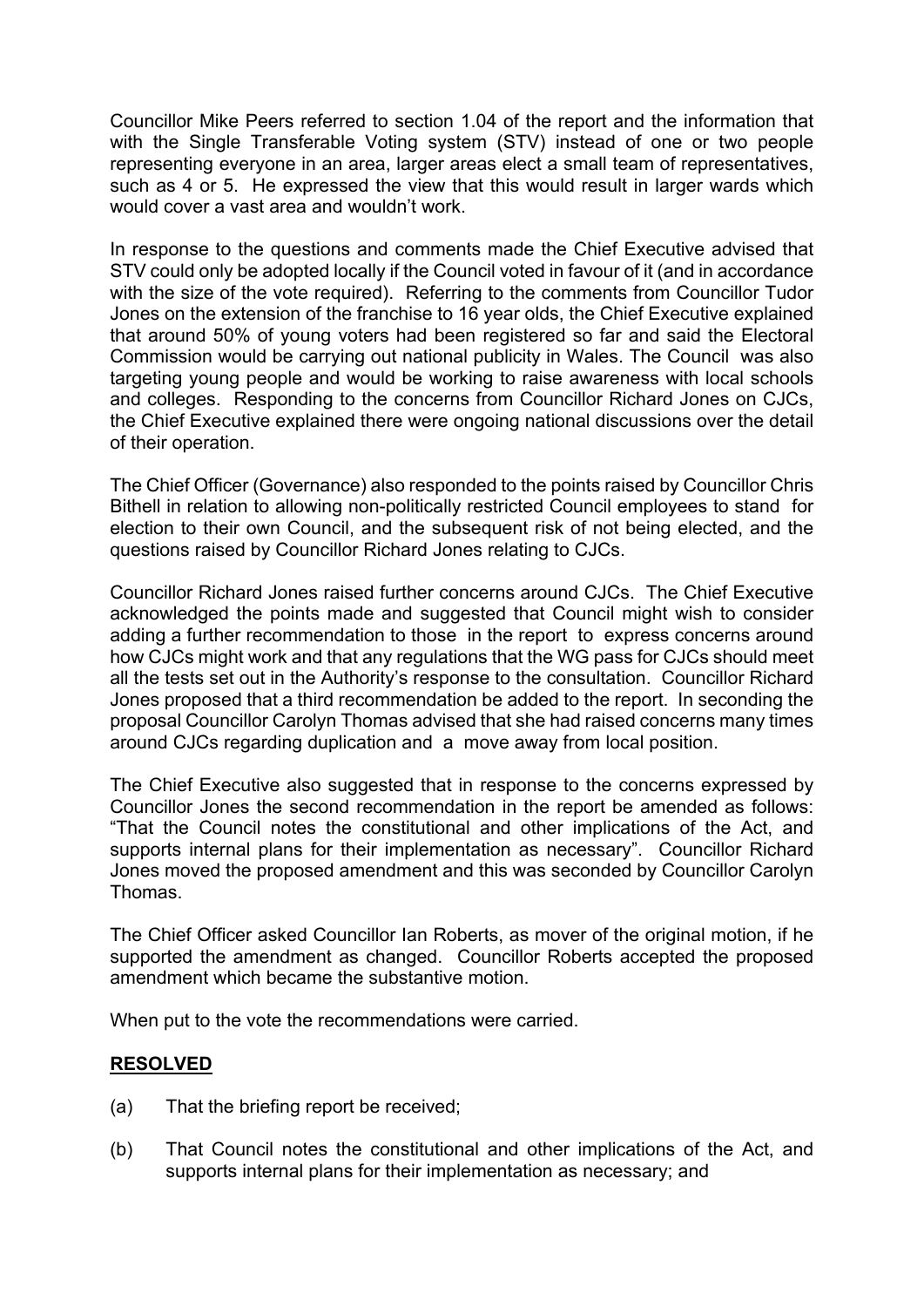(c) That Council is not supportive of proposals for CJCs as they currently stand and reiterates the comments made in the response to the WG appended to the report and requests that any further regulations meet the tests as set out in the response to the consultation

### **54. TREASURY MANAGEMENT MID-YEAR REPORT 2020/21**

The Corporate Finance Manager introduced a report to present the draft Treasury Management Mid-Year Review for 2020/21. He advised that the Treasury Management Mid-Year Report for 2020/21 was appended to the report and required formal Council approval.

The Corporate Finance Manager advised that the Mid-Year Report reviewed the activities and performance of the treasury management operations during the period 1 April to 30 September 2020. As required by the Council's Financial Procedure Rules the Mid-Year Report was reviewed by the Audit Committee on 18 November 2020 and Cabinet on 15 December 2020. The Audit Committee had no matters to draw to the Cabinet or Council's attention. The Corporate Finance Manager referred to the key points which were summarised in the report.

Councillor Glyn Banks commented that the Authority's prudent stance had served it well during last year's unprecedented challenges and thanked the Finance Team and the Council's advisor Arlingclose and the Audit Committee for their work. He moved the recommendation in the report to Council for approval. Councillor Chris Dolphin seconded the proposal.

The Corporate Finance Manager responded to the question raised by Councillor Mike Peers on the year-end projections in section 5.04 of the report and provided further explanation around the information on investments and borrowing

### **RESOLVED**:

That the Treasury Management Mid-Year Report 2020/21 be approved.

# **55. RECRUTIMENT OF A LAY MEMBER TO THE AUDIT COMMITTEE**

The Chief Officer (Governance) introduced a report to approve the recruitment process of a Lay Member to the Audit Committee as required by the Local Government and Elections (Wales) Act. He provided background information and advised that having considered the size of its membership the Audit Committee had recommended that the current membership of 9 should continue (7 elected Councillors and 2 lay members). If the Council wished to remain at 9 it would need to replace one elected Councillor on the Committee with a co-opted (lay) member. Alternatively, the Council could decide to reduce the size of the Committee to 6 members (4 elected Councillors plus the existing 2 lay members).

The Chief Officer gave advice and reminded Council that the Committee would have an expanded role from 1 April 2021. He advised that the requirement to change the membership was within the provisions that are to be brought into effect at a time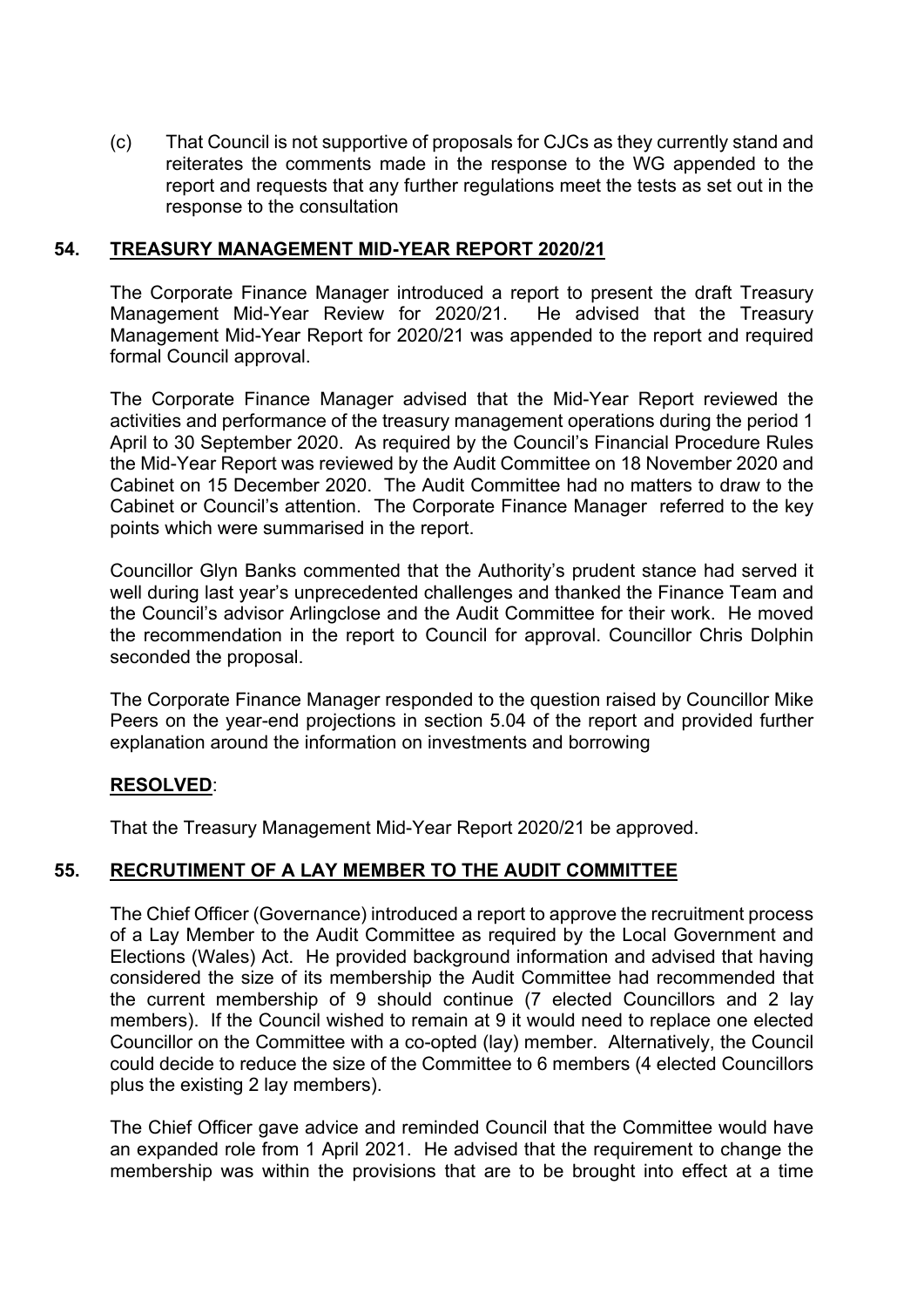chosen by Ministers. It was expected that this would be in April 2021 but was now understood to be May 2022. He explained that Council could, therefore, maintain the current membership for the remainder of this term and begin the recruitment late Autumn ready for the lay person to be appointed in February or March 2022.

The Chief Officer referred to the recommendation in the report that the size of the membership of the Audit Committee remained at 9 and with effect from May 2022 would consist of 6 elected Councillors and 3 lay members and that the recruitment panel (as suggested in the second recommendation in the report) makes a recommendation to Council for the appointment of an additional lay member.

In moving the recommendations Councillor Chris Dolphin commented on the valuable expertise lay members brought to the Audit Committee and the excellent contribution made by the current lay members. Councillor Neville Phillips seconded the recommendations.

When put to the vote the recommendations were carried.

### **RESOLVED:**

- (a) That one additional lay member be recruited to the Audit Committee in place of an elected member with effect from May 2022; and
- (b) That the recruitment panel consisting of the Chair of the Council, Chair of the Audit Committee, and the Cabinet Member for Finance, makes a recommendation to Council for appointment.

### **56. RECRUITMENT OF INDEPENDENT MEMBERS TO THE STANDARDS COMMITTEE**

The Chief Officer (Governance) introduced the report to agree the timetable and process for recruiting Independent Members to the Standards Committee. He reported that the term of office for one of the co-opted Members of the Committee ends in March 2021 and as the member had served the maximum terms permitted under legislation must stand down. He advised that another Independent Member had decided to retire. Both co-optees had been active members of the Standards Committee and had made a significant contribution to the governance of the Council.

The Chief Officer explained that the Council would need to advertise two vacancies and to do so must place adverts in the local press and constitute an interview panel (as suggested in the report). Interviews could take place during end of February/March and the preferred candidate would then be officially appointed by Council (potentially on 1 April 2021).

Councillor Paul Johnson moved the recommendations and this was seconded by Councillor Mike Peers.

The Chair expressed her thanks to the retiring members of the Committee for their sterling work and contributions. The Chief Officer said he would write to both members to formally record the Chair's thanks and best wishes.